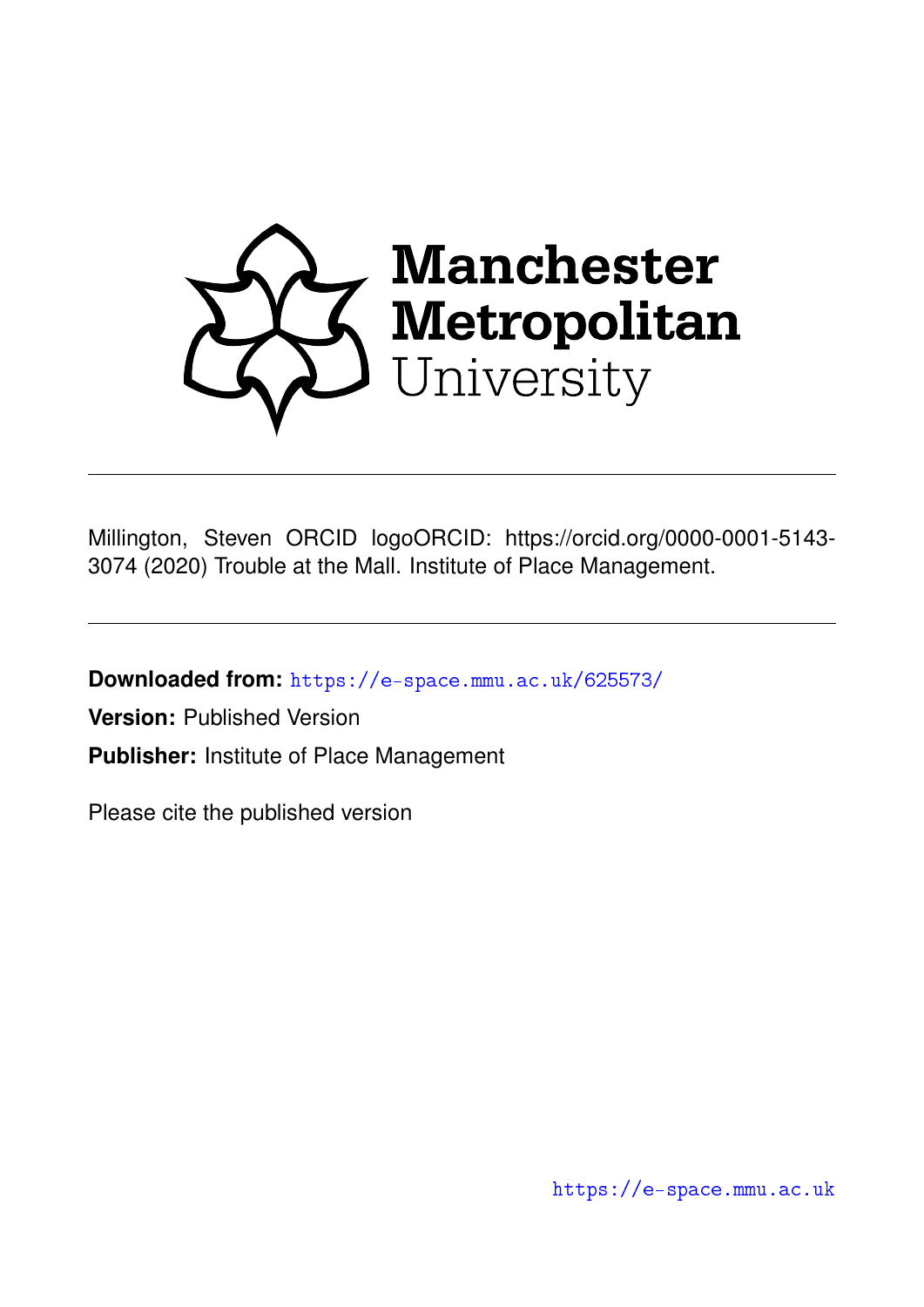Recently I was invited by *[You and Yours](https://www.bbc.co.uk/programmes/m000g4g4)*, BBC Radio 4's daily consumer show, to talk about the problems facing [INTU](https://www.intugroup.co.uk/en/), owners of 17 shopping centres, including some of the UK's largest malls, such as the Metrocentre and Trafford Centre. The interview took place a few days before lockdown, inside an already near deserted Trafford Centre, a mall that normally attracts over 31 million visitors a year.

INTU's revenue decreased by £38.8 million in 2019 to £542.3 million. A [reduction in rent](https://fashionunited.uk/news/business/shopping-centre-giants-hammerson-and-intu-see-rent-payments-fall-short/2020033048214)  [receivable](https://fashionunited.uk/news/business/shopping-centre-giants-hammerson-and-intu-see-rent-payments-fall-short/2020033048214) from the impact of CVAs and administrations, and increased vacancy appear to be the main drivers, leaving INTU with £4.5 billion debt. Whereas, in 2011, few questioned Capital Shopping Centres (INTU's parent company) purchase of the Trafford Centre for £1.6b (at the time the UK's largest ever property deal), given that by 2015 its market value had risen to £2.2b. However, according to the [London Stock Exchange,](https://www.londonstockexchange.com/exchange/news/market-news/market-news-detail/INTU/14457775.html).) by December 2019 its value had fallen to less than £1.7b.

The problems affecting shopping malls, however, are not exclusive to INTU or the UK. At their peak in 2008, there were 1100 malls in the USA, but in 2017, [Credit Suisse](https://www.washingtonpost.com/business/2019/11/22/malls-are-dying-only-these-ones-have-figured-out-secrets-success-internet-age/) predicted 1 in 4 would close by 2022. In January this year, *[The Financial Times](https://www.ft.com/content/700164de-30e8-11ea-a329-0bcf87a328f2)* reported an all-time high 9.7% vacancy rate in US malls.

However, none of this accounts for COVID19. With a major anchor tenant like Debenhams now [filing for administration](https://www.bbc.co.uk/news/business-52182199) for the second time this year, the current crisis means that shopping malls look like an increasingly perilous business model.

If malls are struggling in the country that invented them, then it is timely to ask the question why there is trouble at the mall.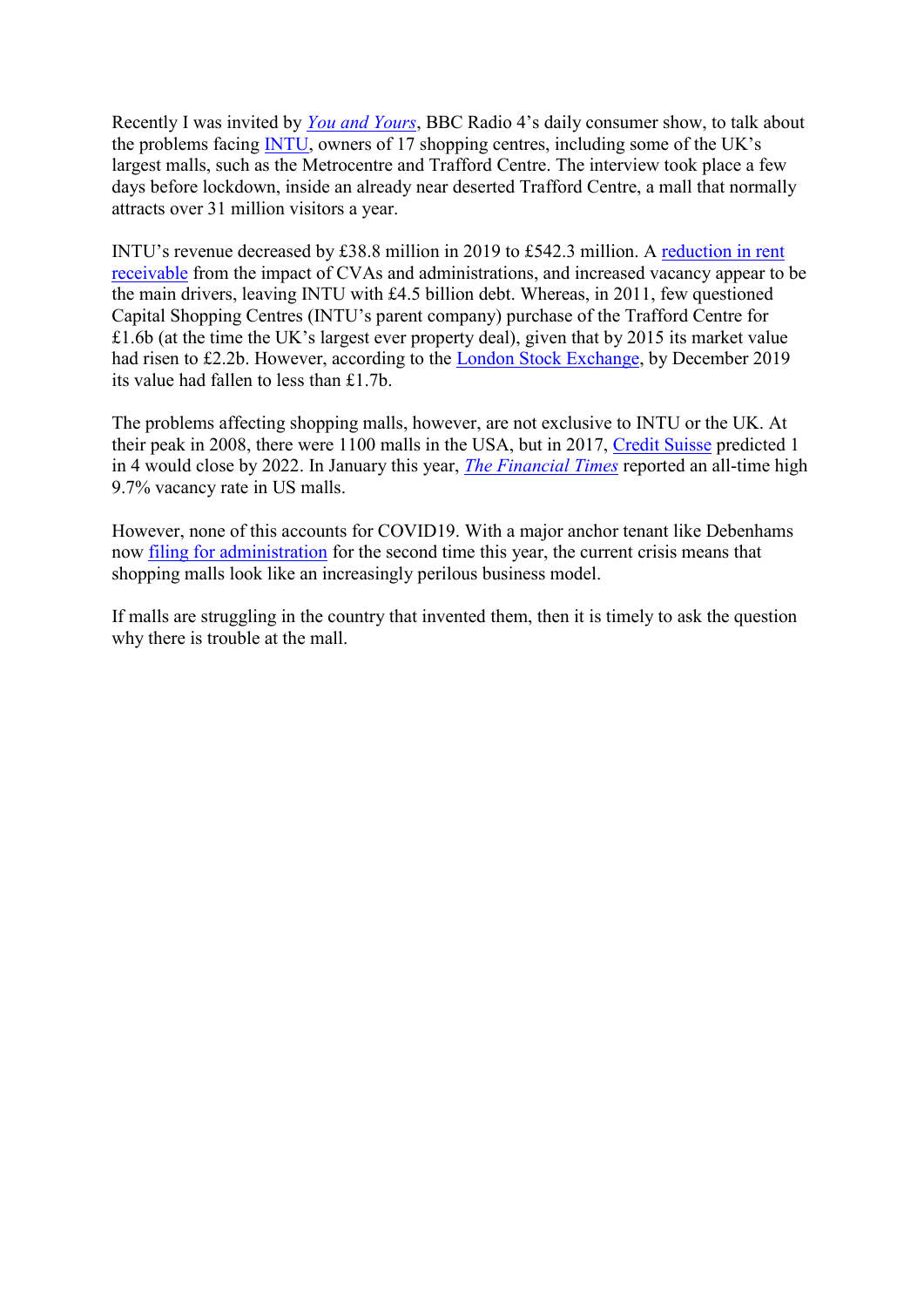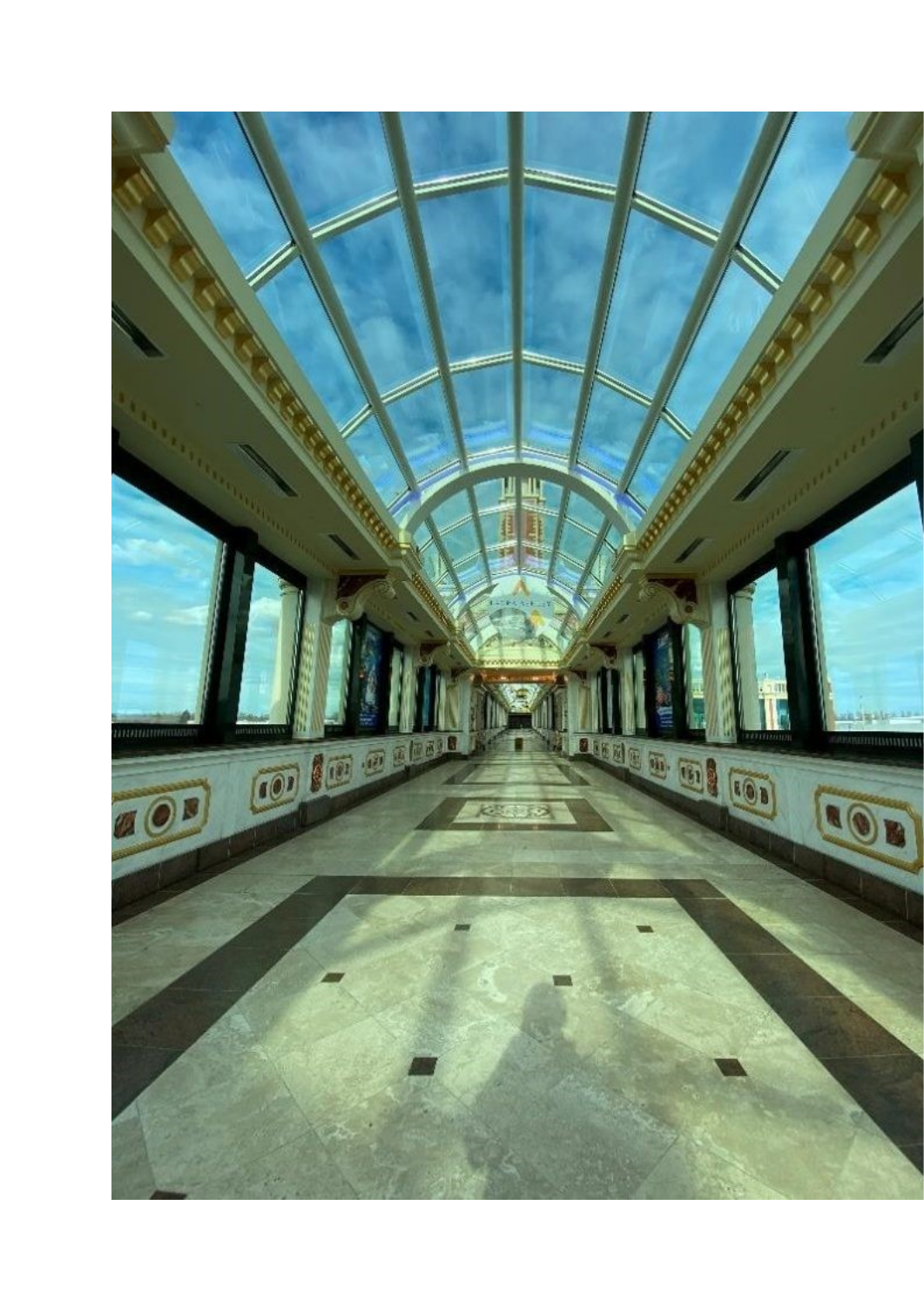## **The shopping machine**

I would imagine few who regularly shop in malls are aware of Austrian architect [Victor](https://ideas.ted.com/the-strange-surprisingly-radical-roots-of-the-shopping-mall/)  [Gruen,](https://ideas.ted.com/the-strange-surprisingly-radical-roots-of-the-shopping-mall/) who is widely recognised as the designer of the first mall. Opened in 1955, the Southdale mall near Minneapolis, was purposively located next to the highway, and provided free and ample parking. Southdale also shares many other facets of a contemporary mall: a fully enclosed and climate controlled space, to provide a pleasurable environment, free from traffic, litter and graffiti. With strategically located anchor stores, Gruen carefully designed the interior to encourage the continuous flow of pedestrians in, through and out the mall, requiring them to pass virtually every storefront along the way, thereby maximising profit, sales and footfall. The secret of the mall's success is *[The Gruen Effect:](https://brobible.com/culture/article/how-ikea-tricks-impulsively-buying-more/)*

"… the moment when consumers enter a shopping mall or store and, surrounded by an intentionally confusing layout, lose track of their original intentions, making consumers more susceptible to make impulse buys"

Hence, malls become attractive investments and Gruen went on to design 26 by 1967, although he later regretted his creation. However, by establishing the blueprint for an efficient machine for shopping, the mall became a symbol of the new age of mass consumerism. Subsequent malls simply amplified the economies of scale. Opening in 1981, the West Edmonton (Alberta) boasted 350,000 sq. m of Gross Leasable Area and 800 stores; to become the world's largest. That was until 2005, with the opening of the South China Mall (Dongguan). With 660,000 sq. m GLA and 1500 stores, the Trafford Centre's 200 shops and services seem rather meagre in comparison.

#### **Mall today, gone tomorrow?**

There are several explanations why malls are closing across the USA. Numerous commentators have reported on the decline of the suburbs, as younger hipper Americans reject the conformity of a suburban lifestyle, preferring instead the richness and diversity of living downtown (see for example Leigh Gallagher's 2014 *[The End of the Suburbs](https://www.penguinrandomhouse.com/books/310825/the-end-of-the-suburbs-by-leigh-gallagher/)*.

In the UK, we have seen a similar movement into the centre of cities like Manchester, where 66% of residents walk to work. Oxford University suggests younger people are taking 36% fewer car journeys compared to the 1990s, and the DVLA tells us younger people are now less likely to hold a driving license. *[Bloomberg Business Week](https://www.bloomberg.com/news/features/2019-02-28/this-is-what-peak-car-looks-like)* declared 2019 to be moment of *Peak Car* production, with manufacturers now cutting production targets.

As predicted by [Holbrook and Hirschman in 1982,](file:///C:/Users/99900710/AppData/Local/Temp/(https:/www.jstor.org/stable/2489122%3fseq=1%23metadata_info_tab_contents) people are becoming less materialistic, instead preferring to seek out unique leisure and retail experiences. Consequently, the mall's homogenised and sanitised landscape of ubiquitous brands and chains suddenly seem dated and out-of-touch with consumer behaviour

In summary, the post-millennial generation lacks both the inclination and the means to drive out to boring suburban malls. When we also consider the impact of online shopping and the collapse of multiple retailers, malls are already facing an uncertain future unless they can attract new customers.

Then came a global pandemic.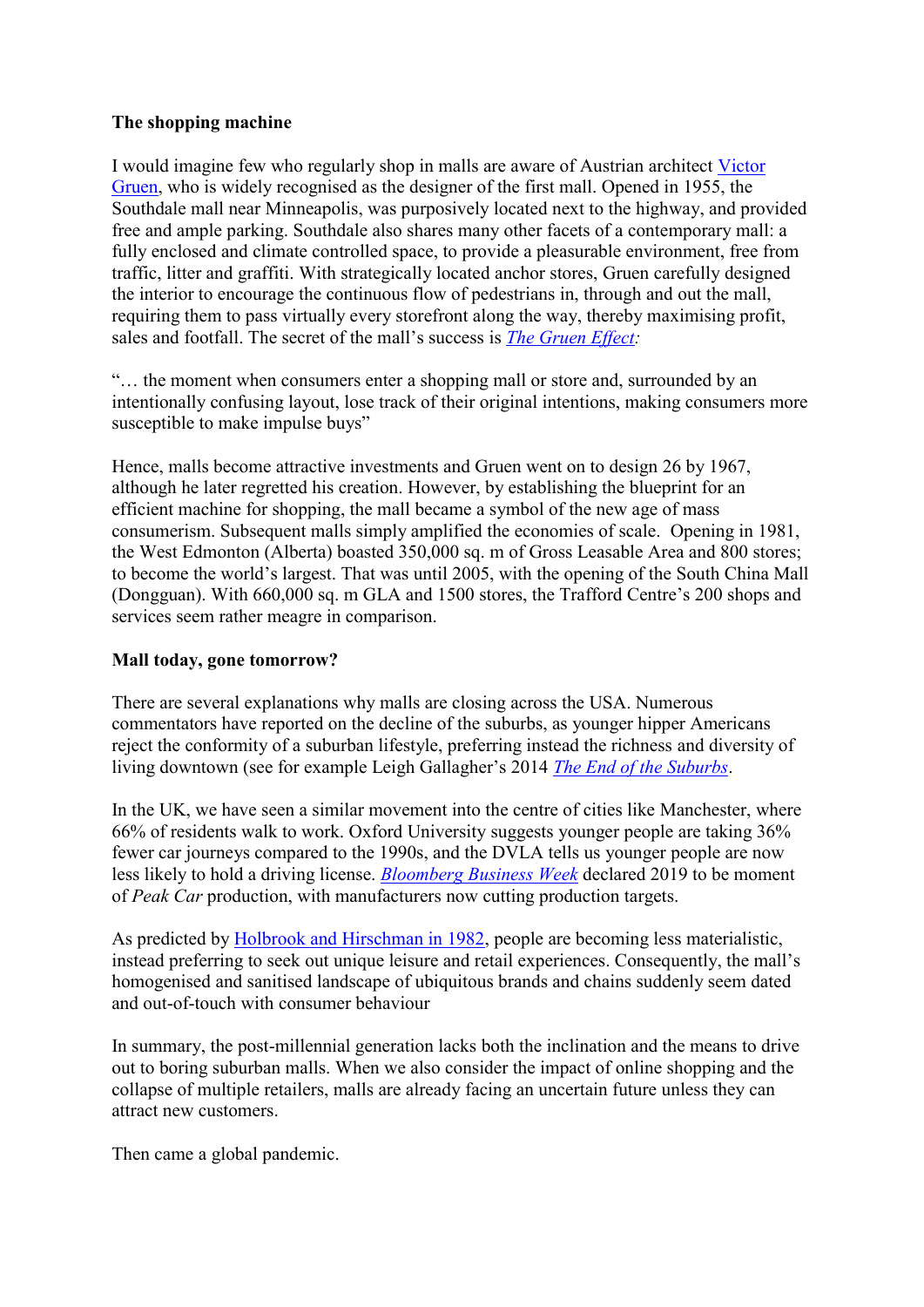# **COVID19**

The current crisis is having specific impact on companies like INTU, with [Fitch](https://www.fitchratings.com/research/structured-finance/correction-fitch-downgrades-intu-metrocentre-finance-plc-and-trafford-centre-finance-limited-06-04-2020) recently downgrading INTU's credit rating, citing COVID19. For example, the government's temporary ban on eviction of commercial tenants has already contributed to a shortfall in rents, with further suspensions of rental payments imminent. INTU received just 29% of rent for the second quarter of 2020 (compared to 77% in 2019). With declining rental values and heavy loans outstanding, INTU's cash flow is right on the edge. Furthermore, with declining income and service charges, it is not clear what is happening to general maintenance, cleaning and security within their malls.

With global recession looming and unemployment likely to rise, the effects of COVID19 are likely to persist beyond the lifting of restrictions on social gathering. There is also uncertainty about how many retailers will even survive the crisis. We also might anticipate many consumers are becoming accustomed to home-delivery during the current crisis, and may decide a trip to the mall is no longer worth the hassle.



## **Mall Wars: A New Hope?**

The news is not all doom and gloom. Fitch, for example, predict a consumer upswing following the relaxation of current restrictions, through pent-up demand. INTU can also take